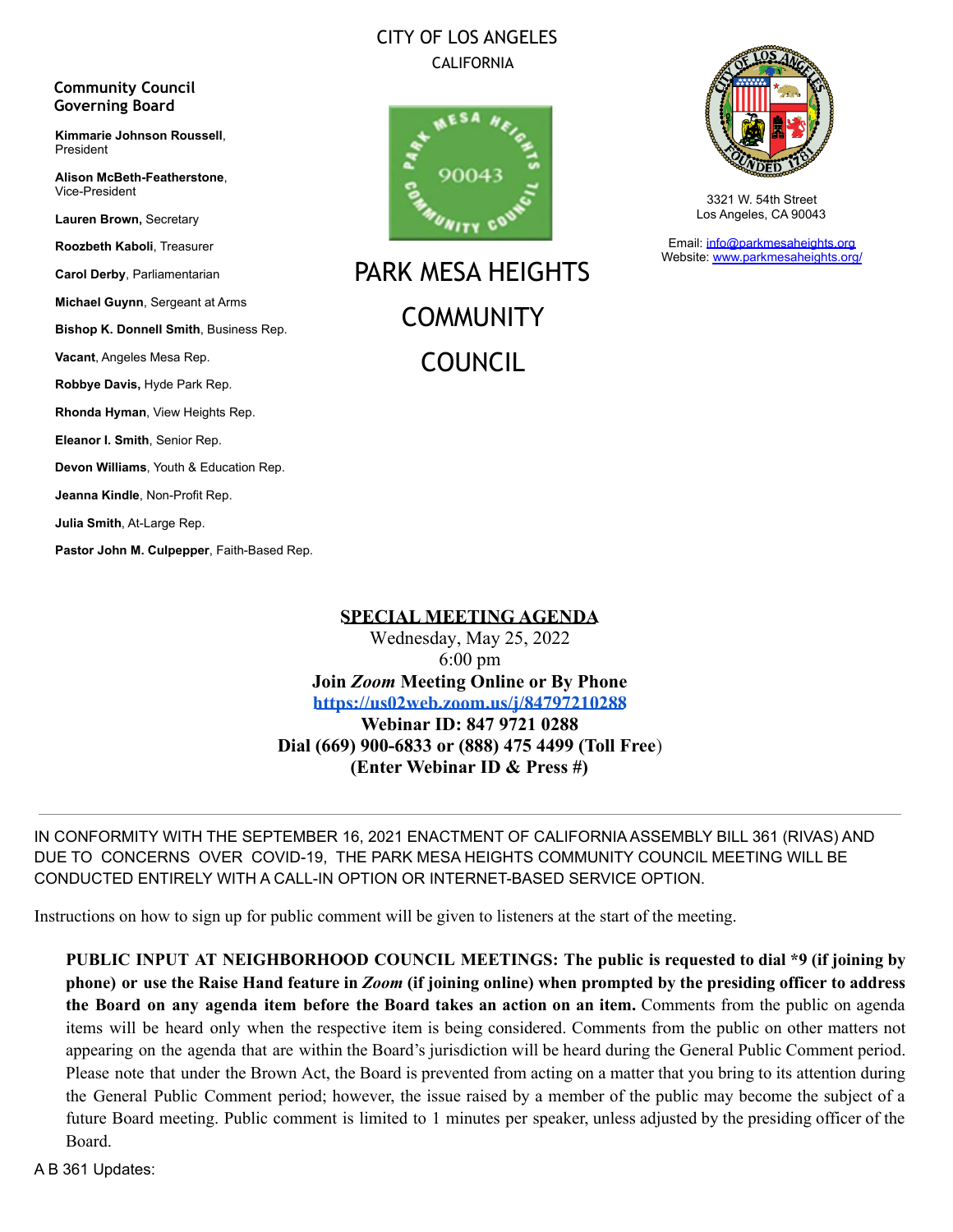Public comment cannot be required to be submitted in advance of the meeting, only real-time public comment is required. If there are any broadcasting interruptions that prevent the public from observing or hearing the meeting, the meeting must be recessed or adjourned. If members of the public are unable to provide public comment or be heard due to issues within the Neighborhood Council's control, the meeting must be recessed or adjourned.

### **I. Treasurer's Report**

### **II. Presentation & Discussion**

Board to review and vote on Neighborhood Purpose Grant applications

### **III. General Public Comment on Non-Agenda Items. (1 minute)**

**IV. Announcements:** PMHCC Board Members and Stakeholders. Speakers, please use microphone to state your name and organization and limit your comments to 1 minute. In the absence of "Speaker Cards", please raise your **digital hand** to be acknowledged or **\*9** if on the phone.

### **V. ADJOURNMENT**

## **Next General Meeting**: **June 11, 2022**

## **Next Board Meeting**: **June 14, 2022**

#### **COMMITTEES**

(Committee meeting dates and times subject to change)

*A.)* **FINANCE COMMITTEE:** Mr, Roozbeh Kaboli, Chairperson: Committee will review Council's expenditures and modifications on budget line items and balances *(MEETING DATES VARY*) @ *6:00 PM –PMHCC VIRTUAL OFFICE*

*B.)* **OUTREACH COMMITTEE: Vacant**: Committee will lead discussion regarding proposed Strategies and Activities to increase and maintain Outreach efforts *(MEETING DATES VARY) @ 6:00PM – PMHCC VIRTUAL OFFICE*

*C.)* **BYLAWS COMMITTEE: Dale Stieber, Chairperson**: Committee is responsible for Amending, Reviewing and making recommendations for the PMHCC Bylaws to the Board *(MEETING DATES VARY) @ 6:00 PM – PMHCC VIRTUAL OFFICE*

*D.)* **PLANNING, LAND USE and BEAUTIFICATION COMMITTEE: Vacant**, Chairperson, **Chairperson of Beautification, Vacant**: Discussions, Review of Land Use Developments and how they meet the needs of the Park Mesa Heights Community

*(VIRTUAL MEETING DATES)* 1 ST & 3 rd Monday of each month, 7:00pm - 9:00PM *– PMHCC VIRTUAL OFFICE*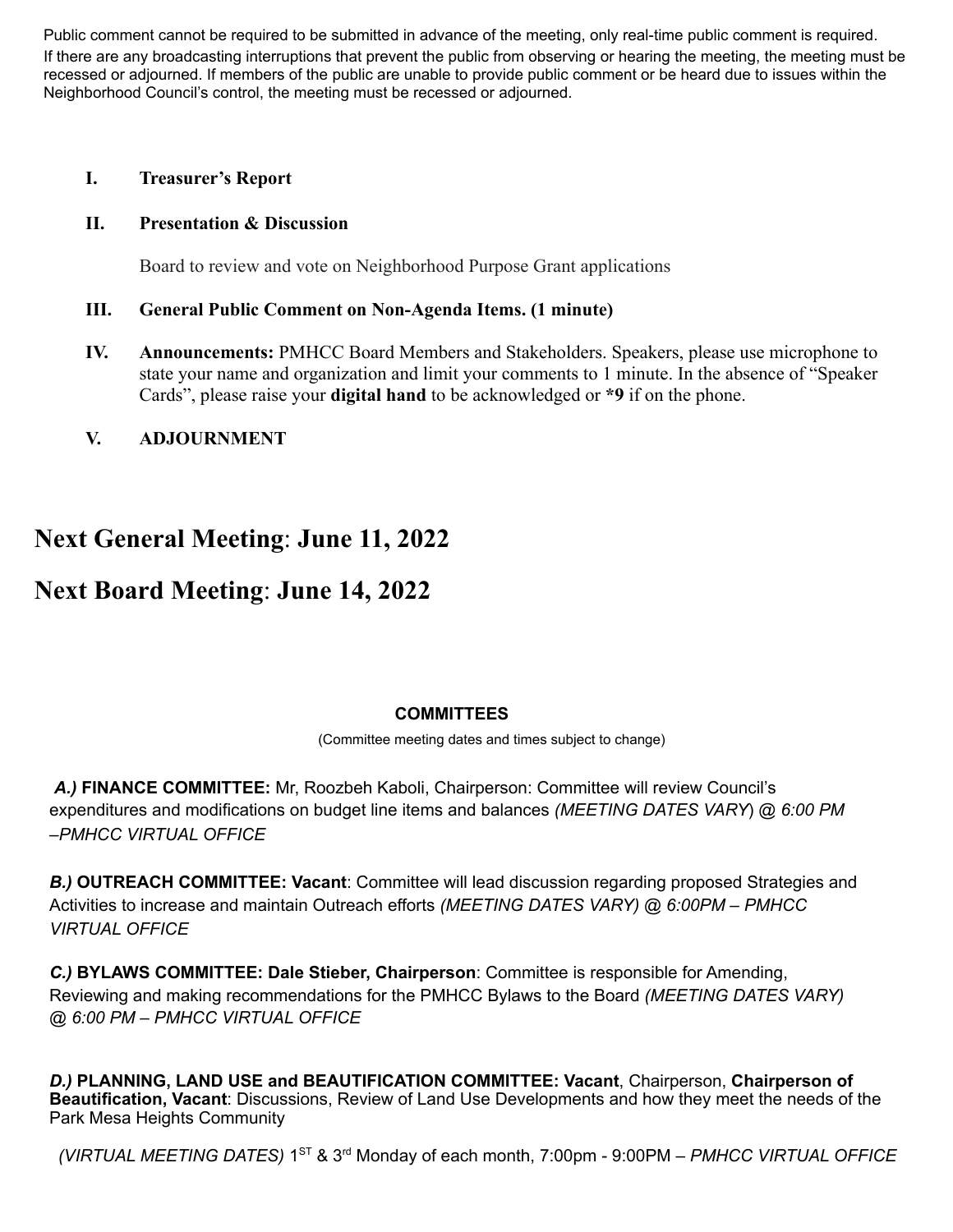**E.) EDUCATION COMMITTEE: Devon Williams, Chairperson**: Committee focuses on Educational opportunities for Adults and Youth in Park Mesa Heights *(MEETING DATES VARY)* @ 6:00PM - *PMHCC VIRTUAL OFFICE*

*D.) LEGISLATIVE COMMITTEE (Ad Hoc Comm.), Julia Smith, Chairperson: Committee focuses on legislative proposals and actions happening in our state & district to keep PMHCC Board and stakeholders informed on legislative processes happening in PMHCC and District 8.*

PUBLIC INPUT AT NEIGHBORHOOD COUNCIL MEETINGS – The public is requested dial \*9, when prompted by the presiding officer, to address the Board on any agenda item before the Board takes an action on an item. Comments from the public on agenda items will be heard only when the respective item is being considered. Comments from the public on other matters not appearing on the agenda that are within the Board's jurisdiction will be heard during the General Public Comment period. Please note that under the Brown Act, the Board is prevented from acting on a matter that you bring to its attention during the General Public Comment period; however, the issue raised by a member of the public may become the subject of a future Board meeting.

The public is requested to fill out a "Speaker Card" to address the Board on any agenda item before the Board takes an action. If "Speaker Cards are not available, Chairperson will ask that hands be raised so person requesting to speak can be acknowledged. Public comment is limited to 1 minute per speaker, but the Board has the discretion to modify the amount of time for any speaker. Public Access of Records: In compliance with Government Code section 54957.5, non-exempt writings that are distributed to a majority or all of the board in advance of a meeting, may be viewed at [www.parkmesaheighs.org,](http://www.parkmesaheights.org/) or at the scheduled meeting. In addition, if you would like a copy of any record related to an item on the agenda, please contact PMHCC Office at 323-421-6251. TRANSLATE SERVICES: Translators, sign language interpreters, assistive listening devices for the hard of hearing and/or other auxiliary aids/services are available upon request. To ensure the availability of services, please make your request at least three (3) working days before the scheduled date. If you have any questions regarding this notice, please call 323-421-6251, Park Mesa Heights Community Council Office.

SERVICIOS DE TRADUCCION Traductores, intérpretes de lenguaje de señas, dispositivos de ayuda auditiva para personas con problemas de audición y / u otros medios auxiliares / servicios están disponibles bajo petición. Para garantizar la disponibilidad de los servicios, por favor haga su solicitud por lo menos tres (3) días hábiles antes de la fecha programada. Si usted tiene alguna pregunta con respecto a este aviso, por favor llame al 323-421-6251, Office Park Mesa Heights Consejo de la Comunidad. As a covered entity under Title II of the AMERICANS WITH DISABILITIES ACT: As a covered entity under Title II of the AMERICANS WITH DISABILITIES ACT: The City of Los Angeles does not discriminate on the basis of disability and, upon request, will provide reasonable accommodations to ensure equal access to its programs, services and activities. Sign language interpreters, assistive listening devices, or other auxiliary aids and/or services may be provided upon request. To ensure availability, you are advised to make your request at least 72-hrs, or 3-days prior to the meeting you wish to attend, by calling 323-421-6251. RECONSIDERATION AND GRIEVANCE PROCESS: For information on the PMHCC's process for Board action reconsideration, stakeholder grievance policies, or any other procedural matters related to this Council, please consult the PMHCC Bylaws. The Bylaws are available at our Board meetings and our website [www.parkmesaheights.org.](http://www.parkmesaheights.org)

# **Public Access of Records**

In compliance with Government Code section 54957.5, non-exempt writings that are distributed to a majority or all of the board in advance of a meeting may be viewed at our website: www.parkmesaheights.org or at the scheduled meeting. In addition, if you would like a copy of any record related to an item on the agenda, please contact Lauren Brown, Secretary, at 347-622-3230 or email at: laurenbrownpmhcc@gmail.com

# **Reconsideration and Grievance Process**

For information on the NC's process for board action reconsideration, stakeholder grievance policy, or any other procedural matters related to this Council, please consult the NC Bylaws. The Bylaws are available at our Board meetings and our website www.parkmesaheights.org